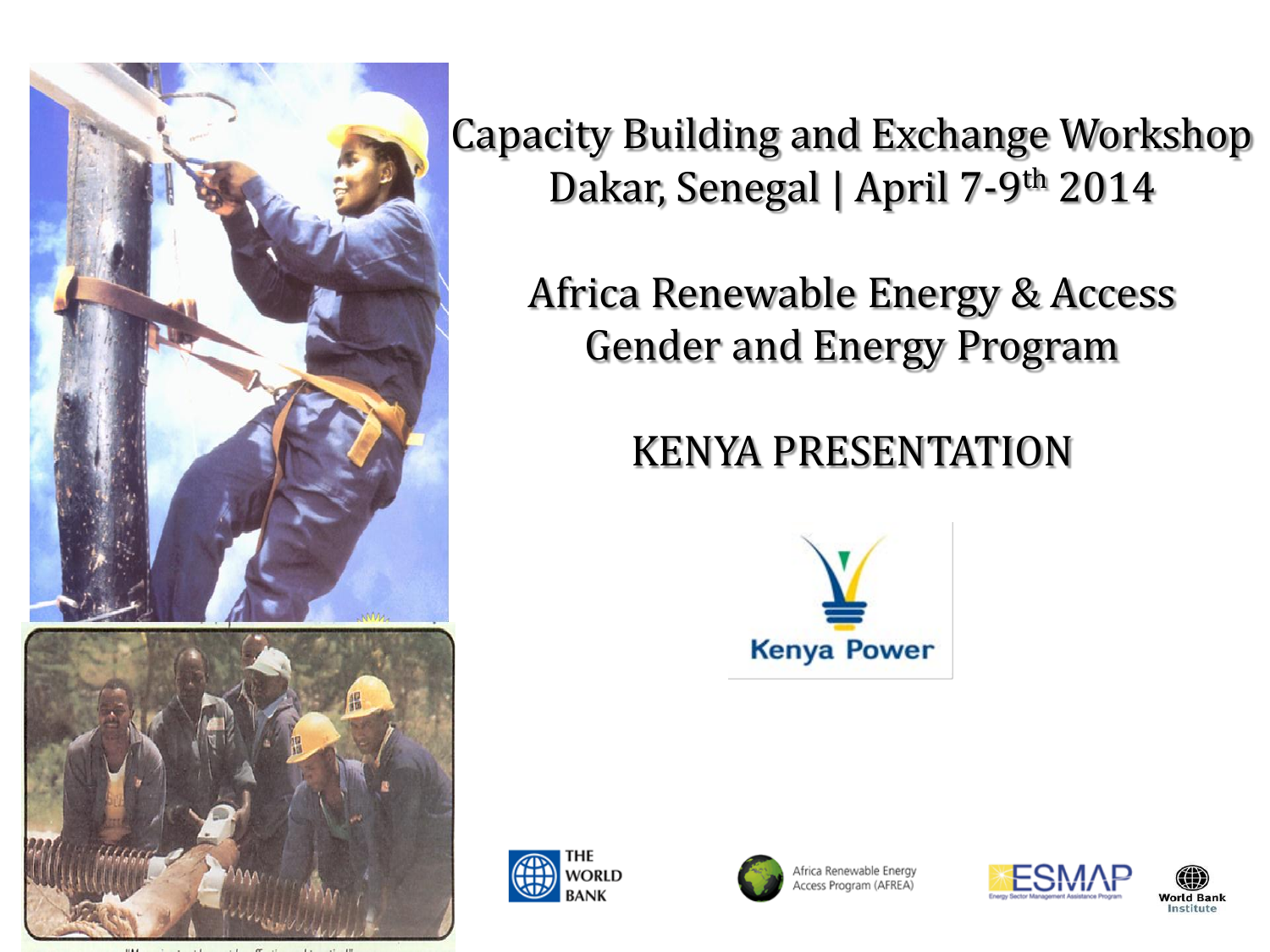### KENYA | GENDER & ENERGY





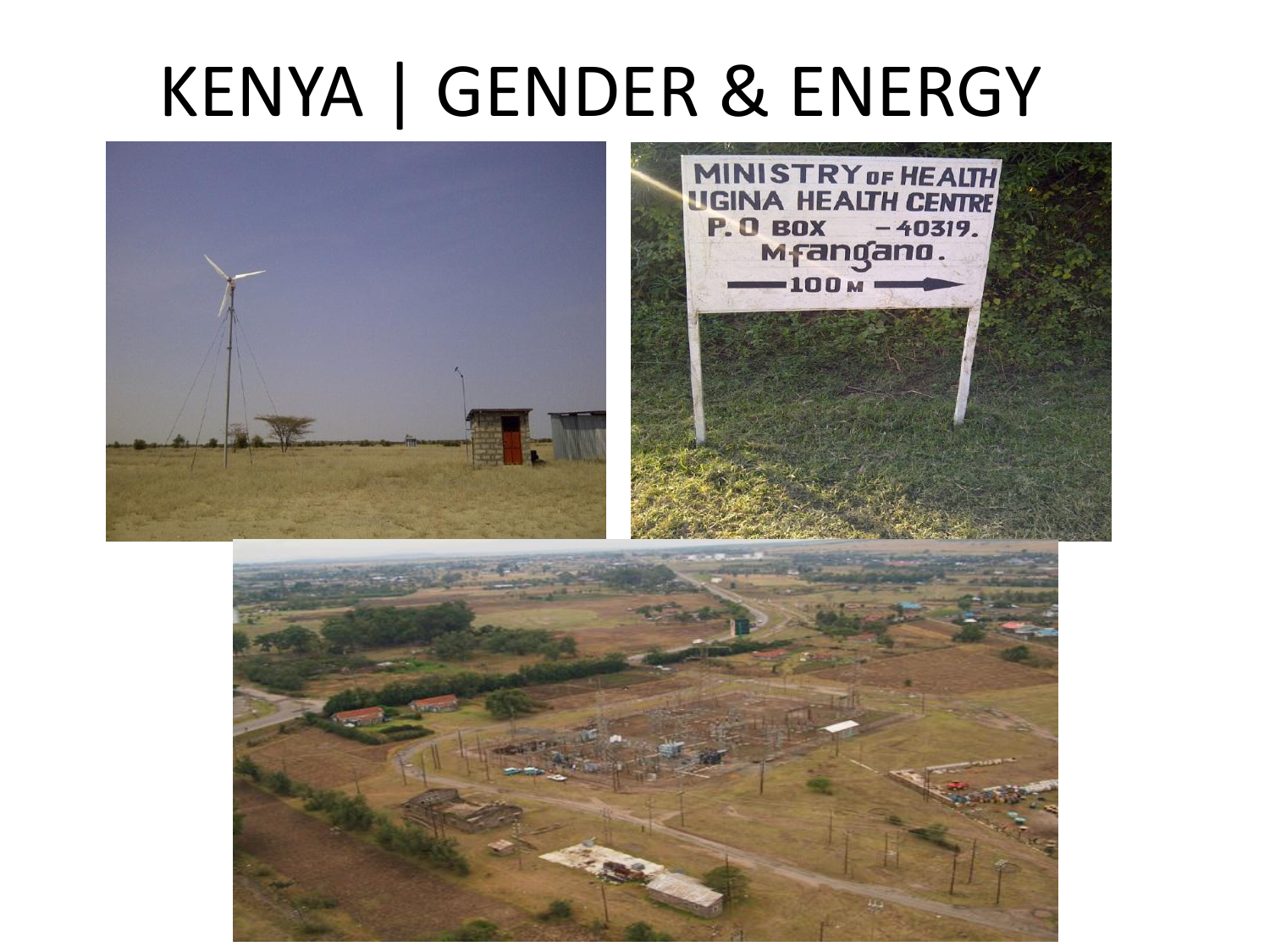### Kenya Dashboard

### Kenya Power, Electricity Transmission & Distribution

| <b>Issue</b>               | <b>Fact</b>                                                                                                                                                                                                                                                                                                                                                          |
|----------------------------|----------------------------------------------------------------------------------------------------------------------------------------------------------------------------------------------------------------------------------------------------------------------------------------------------------------------------------------------------------------------|
| Population                 | Population approx. 42 Million; 69% rural, 24% urban and 8 % peri-urban.                                                                                                                                                                                                                                                                                              |
| Geography                  | East Africa with expansive coastline. Generally tropical climate with the<br>equator crossing the Country; Northern part is dry and well endowed with<br><b>Oil Deposits</b>                                                                                                                                                                                         |
| Key Development Challenges | Infrastructure to match the growing population; Health access; Maternal<br>deaths, Governance issues - accountability & transparency being<br>encouraged & institutionalized                                                                                                                                                                                         |
| <b>Energy Scenario</b>     | Generation: Hydro – 47%; Thermal – 37%; Geothermal- 14%; Cogeneration<br>-2% & Wind 0.34%: Access rate is 29%; Challenges in access include<br>scattered homesteads in rural areas, affordability.<br>Rural has about 6% access while urban is 78%<br>Urban has challenges of informal densely populated settlements where lots<br>of electricity theft takes place. |
| Social and Gender Issues   | Poverty and Inequality, Gender Based Violence; Ethnic Minorities;<br>Oppressive cultures- FGM, Women despised and not supported to take up<br>leadership positions; Affirmative action taking root in many appointments                                                                                                                                              |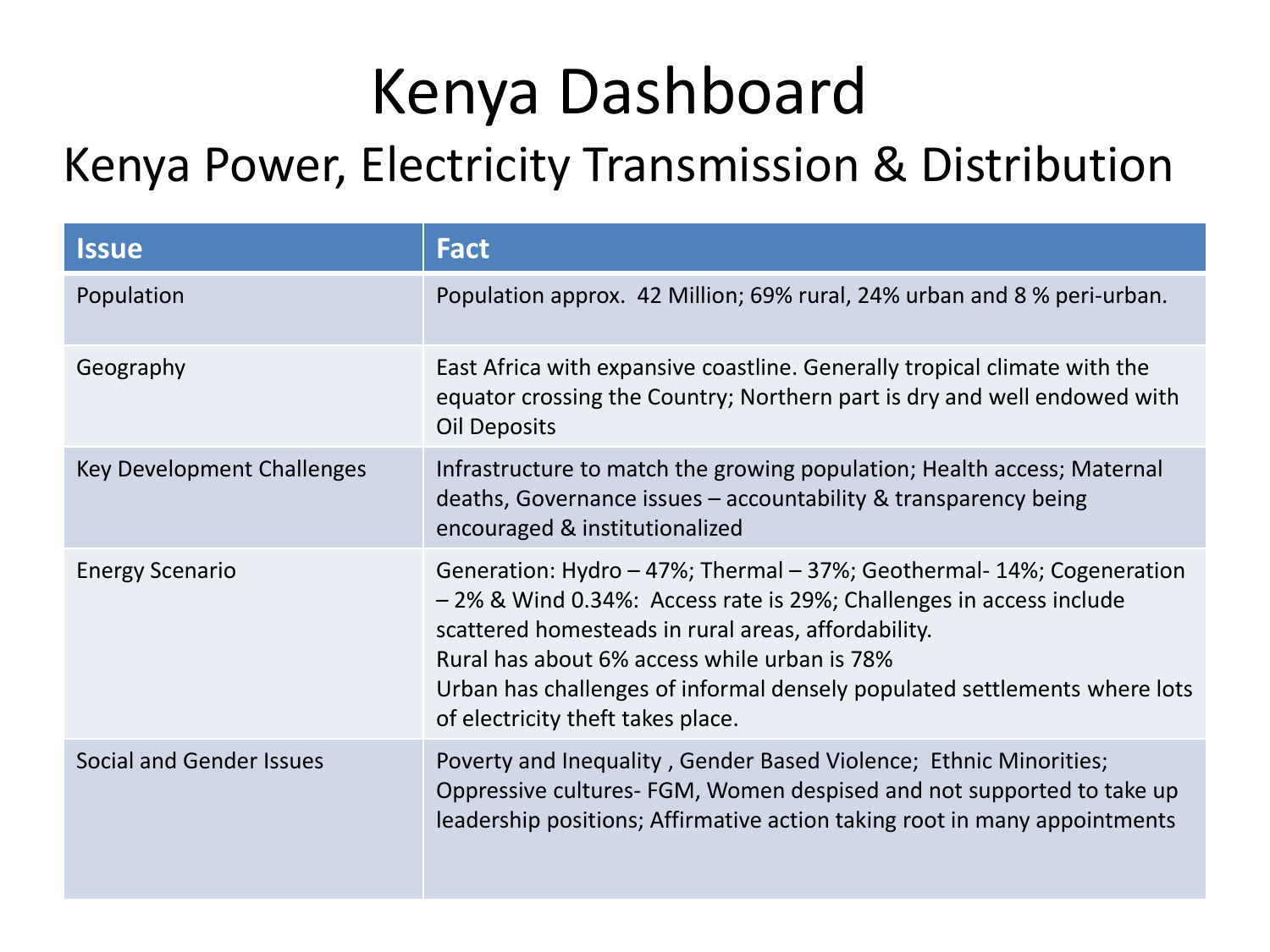### Kenya Program Update

| <b>Action</b>                  | <b>Status</b>                                                                                                                                                                                                                                                                                                                                                                                                                                    |
|--------------------------------|--------------------------------------------------------------------------------------------------------------------------------------------------------------------------------------------------------------------------------------------------------------------------------------------------------------------------------------------------------------------------------------------------------------------------------------------------|
| <b>Gender Assessment</b>       | 2009: Baseline survey conducted under a Consultancy with Energia;<br>2013: Gender Assessment of Kenya Power's Internal & External Gender Mainstreaming<br>efforts by Satima Consultancy funded by the World Bank under the AFREA program. Results<br>presented to Management Team of Kenya Power; Highlighted need to enhance political will<br>to lead & inspire GMS; increase of awareness to guide policy on access of<br>electricity/energy; |
| <b>Gender Action Plan</b>      | Gender Mainstreaming Strategic Plan (2010-2015) under implementation<br>Implementation delayed due to funding challenges<br>2013 assessment revealed a need to increase connection especially in rural areas to<br>empower the women and girls - addressing the inequality                                                                                                                                                                       |
| Implementation<br>Arrangements | Gender Officer - Focal point, supported by an 8-member Gender Committee reporting<br>directly to the MD & CEO.<br>The Gender Officer makes Quarterly submission to the top management Team.<br>Management buy in due to various demands from Financing Partners;<br>Presence of Partners like the AFREA Program, World Bank, ENERGIA                                                                                                             |
| Monitoring and<br>Evaluation   | GMS target incorporated in Government & Parastatal CEO Targets; Evaluation under the<br>Ministry of Planning & Devolution; All Government & State Corporations appointments<br>mandated to have the two-third rule implemented; Quarterly reporting to the Ministry and<br>Gender Commission (Key gender-relevant indicators include staff appointments and<br>employment, staffing population, Gender & related policies                        |
| Completion and<br>Reporting    | Achievement of gender parity in staffing and increased Gender issues awareness in Kenya<br>Power; Access to electricity for all; gender targeted loans to enhance electricity access                                                                                                                                                                                                                                                             |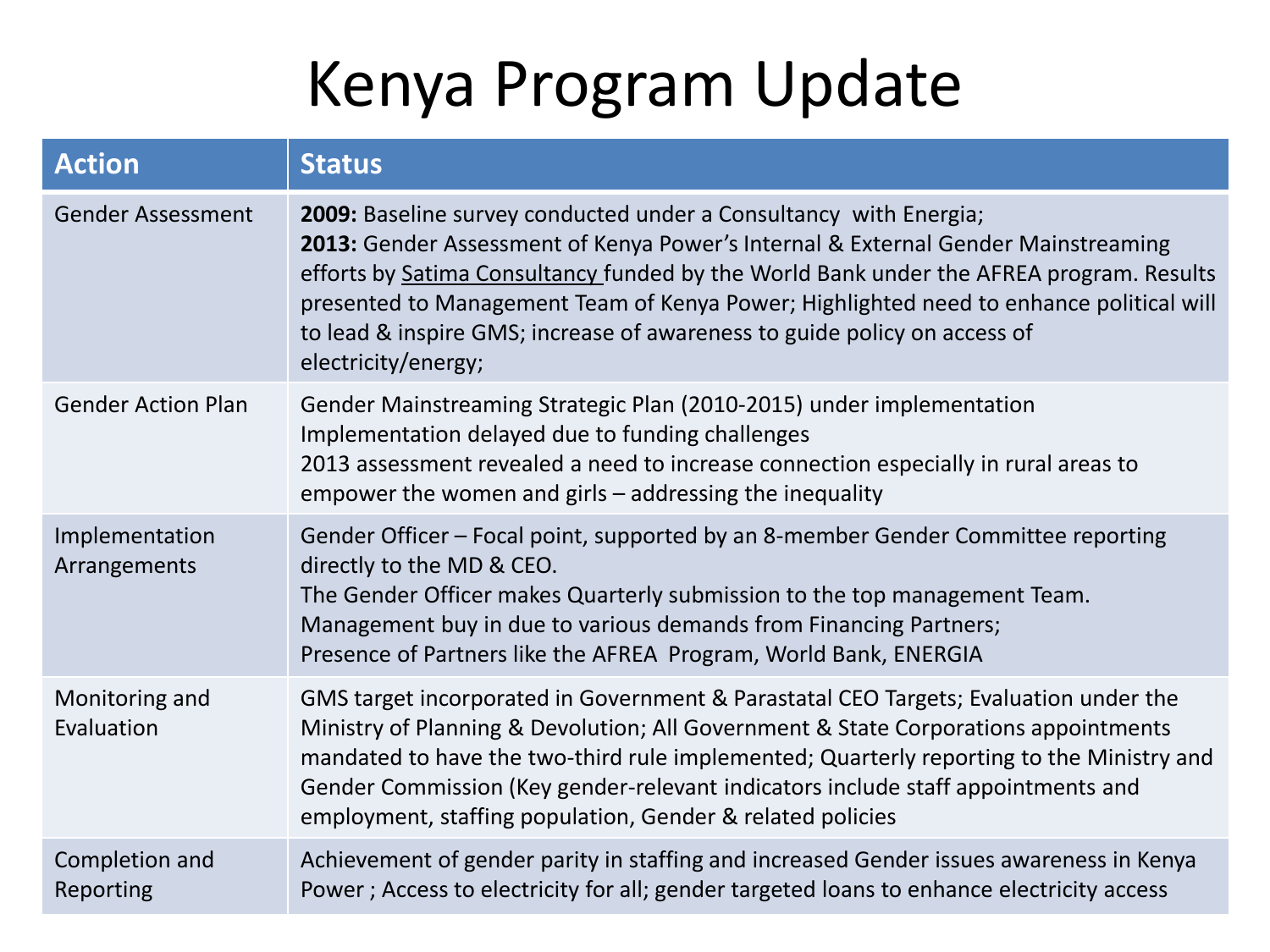# What worked well/ Not so well

#### **Worked (or is working) well**

- Appreciation of what gender inclusivity in projects can do to reduce inequalities
- Annual performance of all Corporate chiefs include GMS hence cannot be wished away
- Requirement of Gender assessments when sourcing funds for projects

#### **Not working so well**

- Gender & technical team continual interactions for ease of gender inclusive access policies
- Low Budgetary allocation
- Awareness still low in the organization
- More political buy in required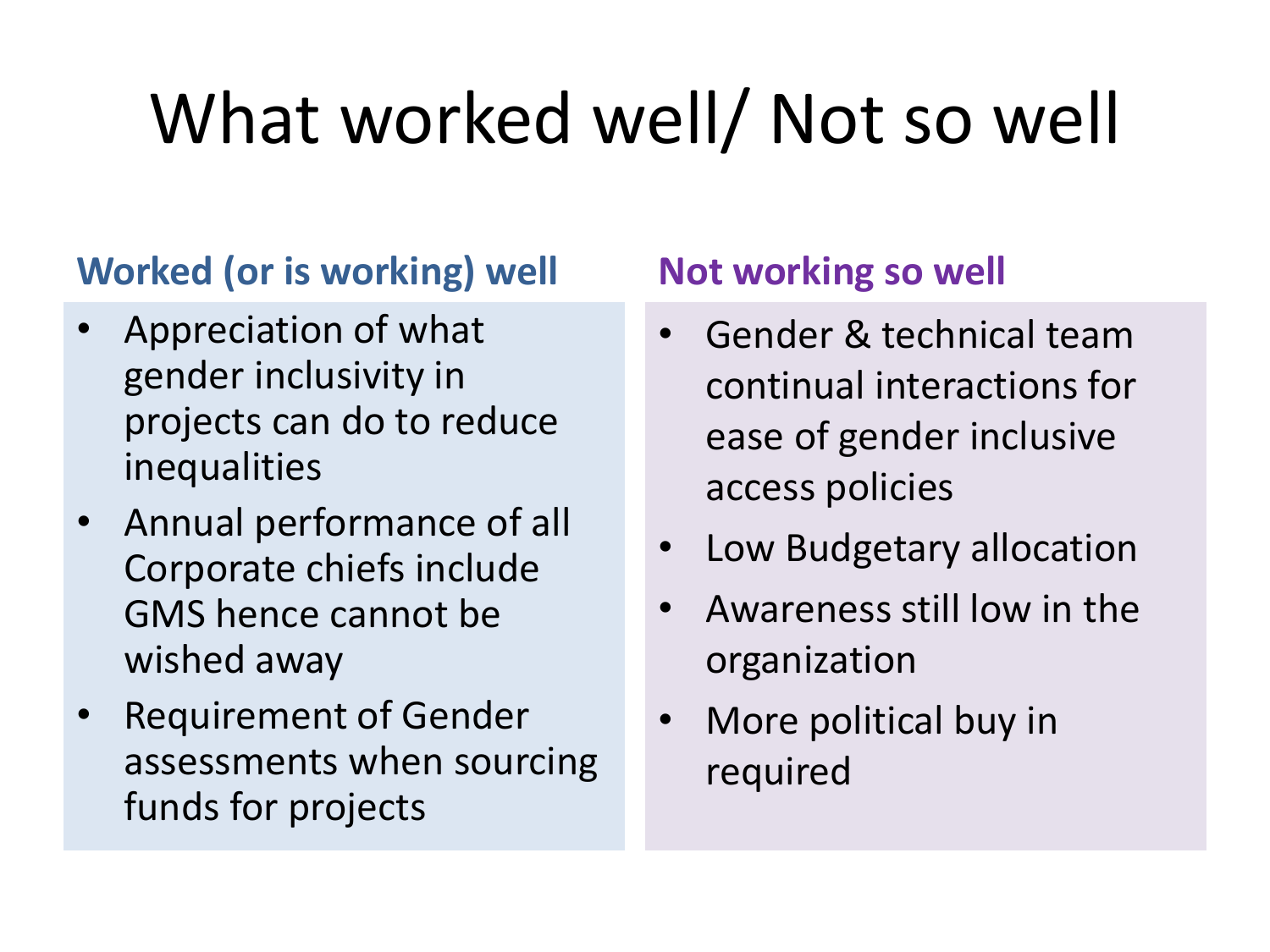## 3 Lessons Learned

- *Leads to great economic benefits to the women- improves their standards of living as they can be more productive and self reliant. Are able to engage in cottage industries like keeping poultry as an income generating activity, running small shops like hair salons, selling airtime, improvement on keeping dairy animals, and reduce time-poverty*
- *Health: Lowers the maternal/child deaths – health centers are open 24hours, can be able to handle small emergencies as they are now equipped with modern machines making child delivery processes easier. Increased health care – medicines refrigeration, effective laboratory test, x-rays can be handled*
- *Education – children can study longer hours and therefore perform better and the quality of education is improved as they can now have computers, access to the radio education programs, laboratories enabling them to perform and reach higher levels of education as they have a chance to secure high and tertiary institutions*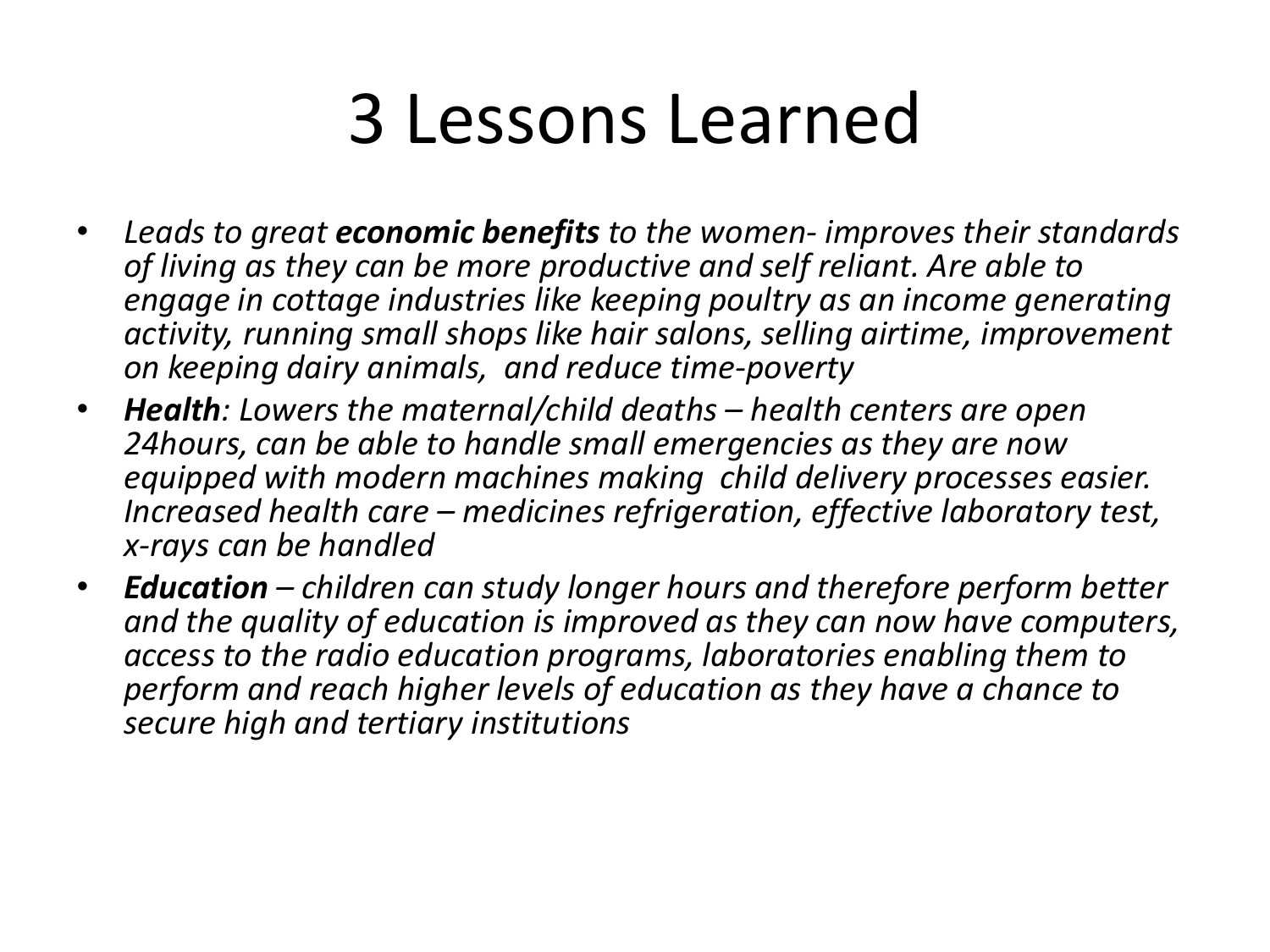## Guidance Required

- Institutional capacity building towards gender aspects awareness & political buy in
- Operational screening tools to identify gender issues for policy
- Specific programs to assist electricity accessibility and sustainability to all
- Stakeholder engagement & inclusion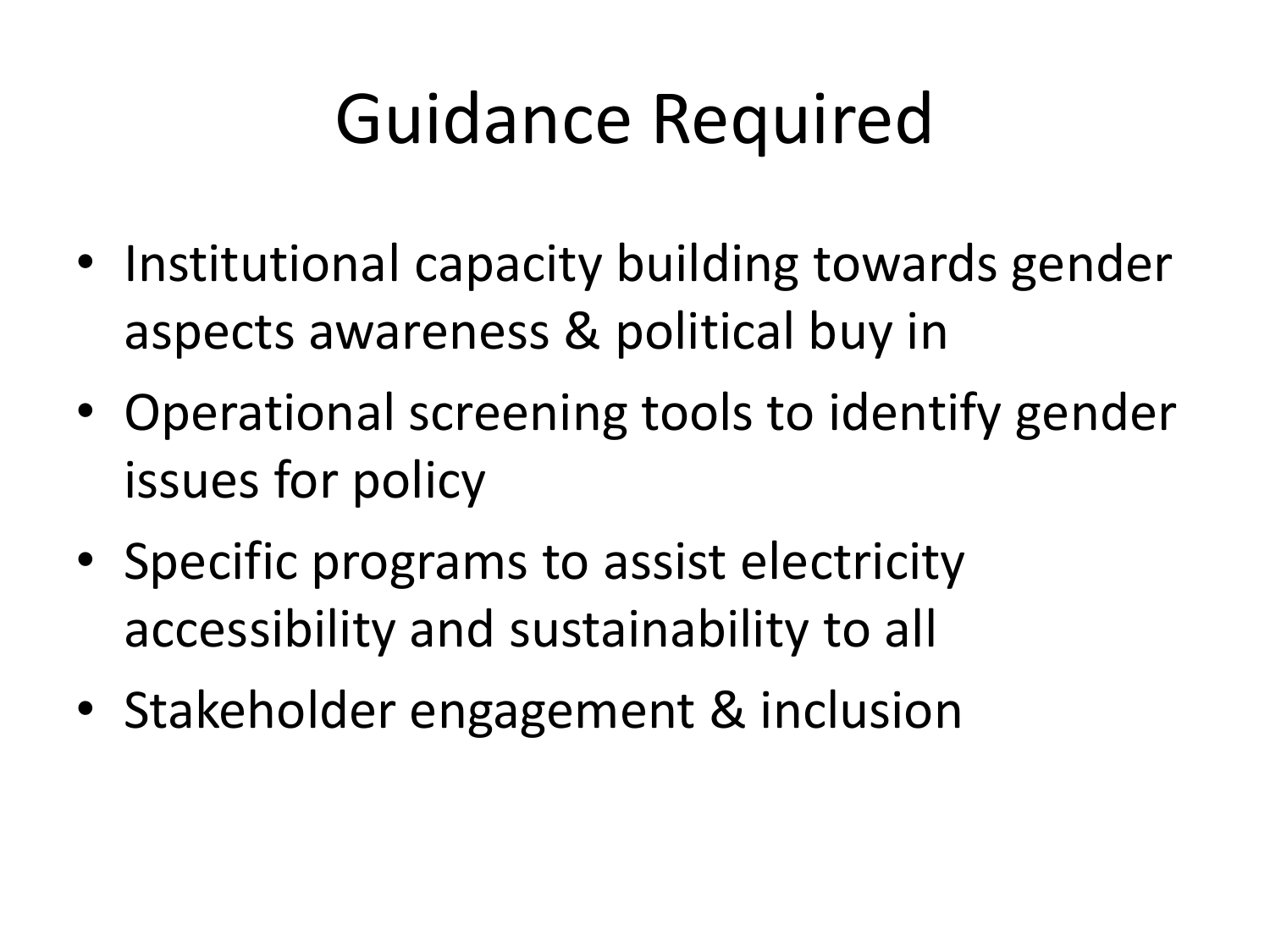#### **M&E | Kenya Power**

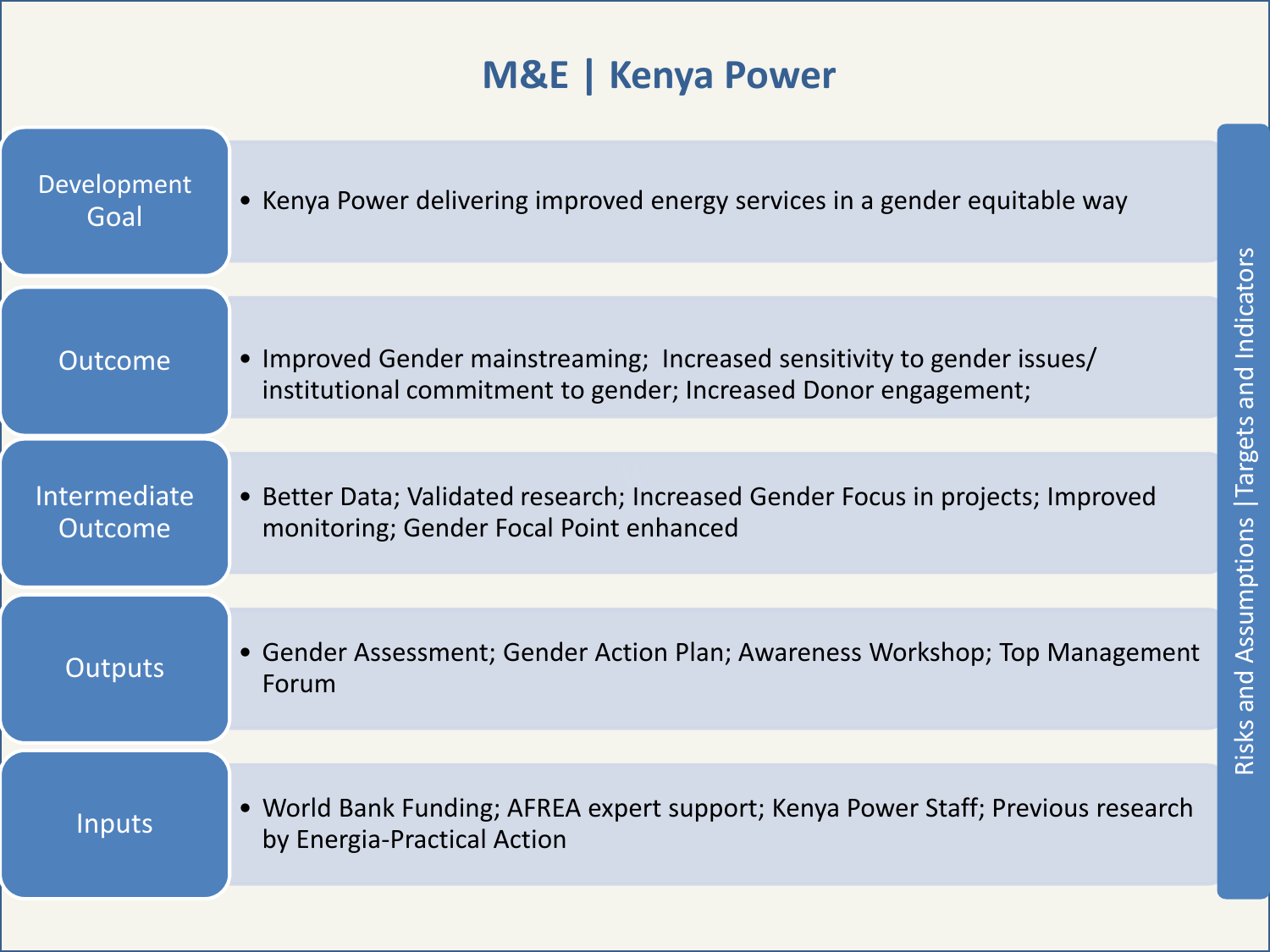#### **COUNTRY NOTE | KENYA POWER**

| <b>Kenya Power</b>              |                                                                                       |  |
|---------------------------------|---------------------------------------------------------------------------------------|--|
| <b>Country Context (Energy)</b> | 29% access to electricity, the lowest being in rural                                  |  |
| and Gender)                     | areas comprising of 69% of population                                                 |  |
| <b>Project Background</b>       | Institutionalizing gender in the organization resulting<br>in equitable energy access |  |
| Innovative Approach             | Gender awareness training; Appointment of gender                                      |  |
| "Storyline"                     | champions                                                                             |  |
| <b>Progress and Results</b>     | Management buy in; Increased awareness;                                               |  |
| Way Forward/                    | Concerted efforts towards gender mainstreamed                                         |  |
| Conclusion                      | projects and implementation of Gender Action Plan                                     |  |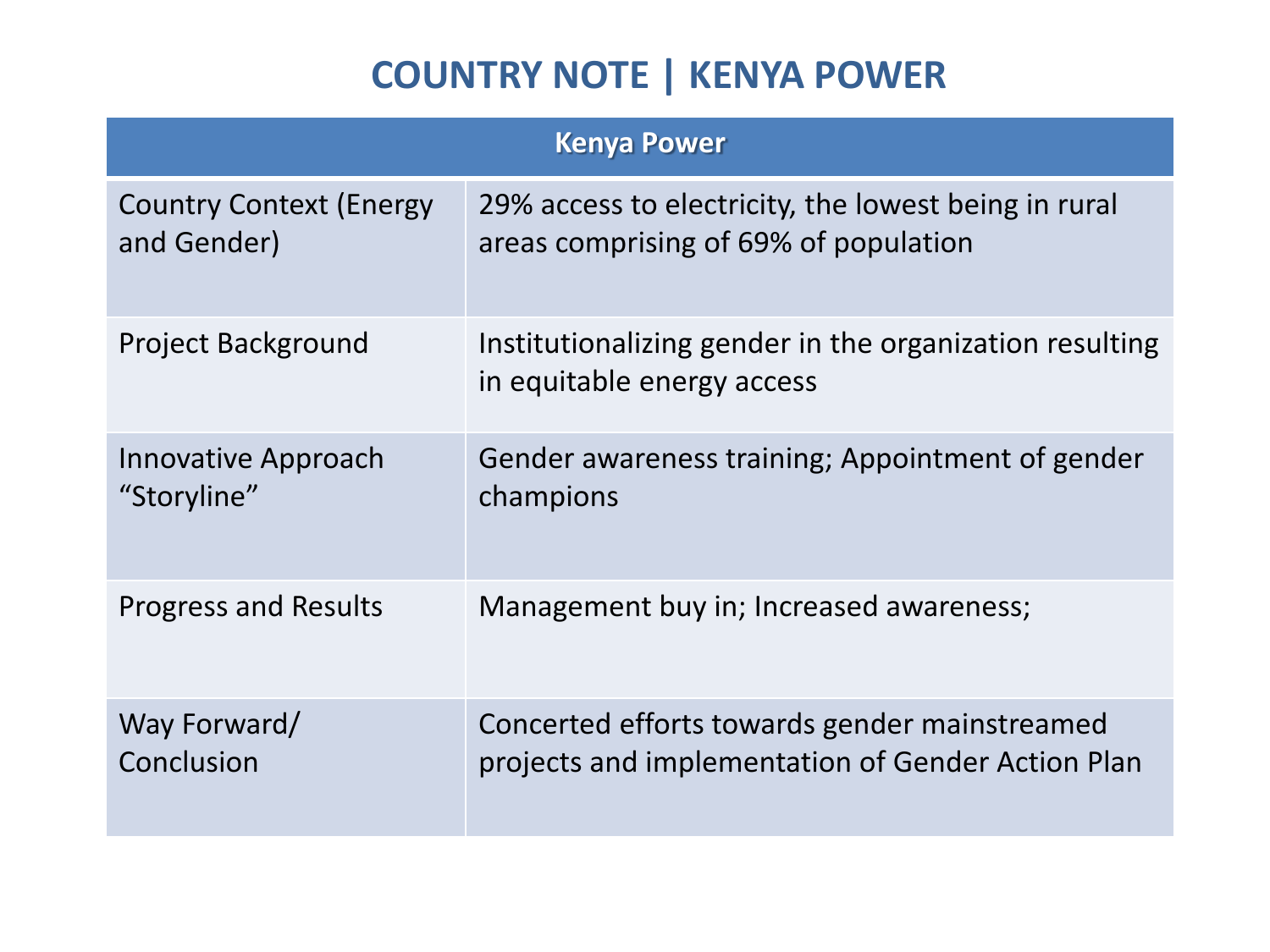#### **COUNTRY ROADMAP | KENYA POWER**

| Kenya Power Roadmap – Moving Forward on Gender Mainstreaming (1)     |                                                                                                                                                                                                                                                                                                                                                                                                                                                                                                                                                                                                                                                                                                                                                                                                                                                                                   |  |
|----------------------------------------------------------------------|-----------------------------------------------------------------------------------------------------------------------------------------------------------------------------------------------------------------------------------------------------------------------------------------------------------------------------------------------------------------------------------------------------------------------------------------------------------------------------------------------------------------------------------------------------------------------------------------------------------------------------------------------------------------------------------------------------------------------------------------------------------------------------------------------------------------------------------------------------------------------------------|--|
| <b>Baseline and</b><br><b>Current Status of</b><br><b>Activities</b> | Low Awareness on Gender mainstreaming in the organization<br>$\bullet$<br>Gender Policy, Sexual harassment & Equal Opportunity Policies developed and<br>$\bullet$<br>disseminated to staff; Baseline Report & 5-Year Strategic plan (2010-2015)<br>Trained 300 staff members in year 2012/13                                                                                                                                                                                                                                                                                                                                                                                                                                                                                                                                                                                     |  |
| <b>Immediate Next</b><br>Steps $(0-3)$<br>months)                    | Awareness creation-targeting 400 staff members by 30 <sup>th</sup> June 2014<br>$\bullet$<br>Documentation of Kenya Power's Journey to Gender Mainstreaming so far (<br>$\bullet$<br>from Yr 2008)<br>Community level engagement ('baraza's) to create awareness on need for<br>$\bullet$<br>connection to electricity and local solutions to access limitations                                                                                                                                                                                                                                                                                                                                                                                                                                                                                                                  |  |
| <b>Stretch Goals</b><br>and Enhanced<br>Activity                     | Review and update the Gender Strategic Plan (2010-2015)<br>$\bullet$<br>Sensitization forums for 1,500 staff members per year;<br>$\bullet$<br>Engender internal policies including Human resources policy, way leaves (right<br>$\bullet$<br>of way), resettlement policies<br>Capacity building for Gender assessment reports in Project monitoring &<br>$\bullet$<br>evaluation for Project managers/co-ordinators<br>Develop guidelines for Gender assessment reports for transmission &<br>$\bullet$<br>distribution projects<br>Development of program for co-operation with Secondary schools &<br>$\bullet$<br>Universities for development of Women engineers<br>Develop a fund to assist female headed households/enterprises get access to<br>$\bullet$<br>electricity connection<br>Develop capacity/templates for gender disaggregated operational data<br>$\bullet$ |  |